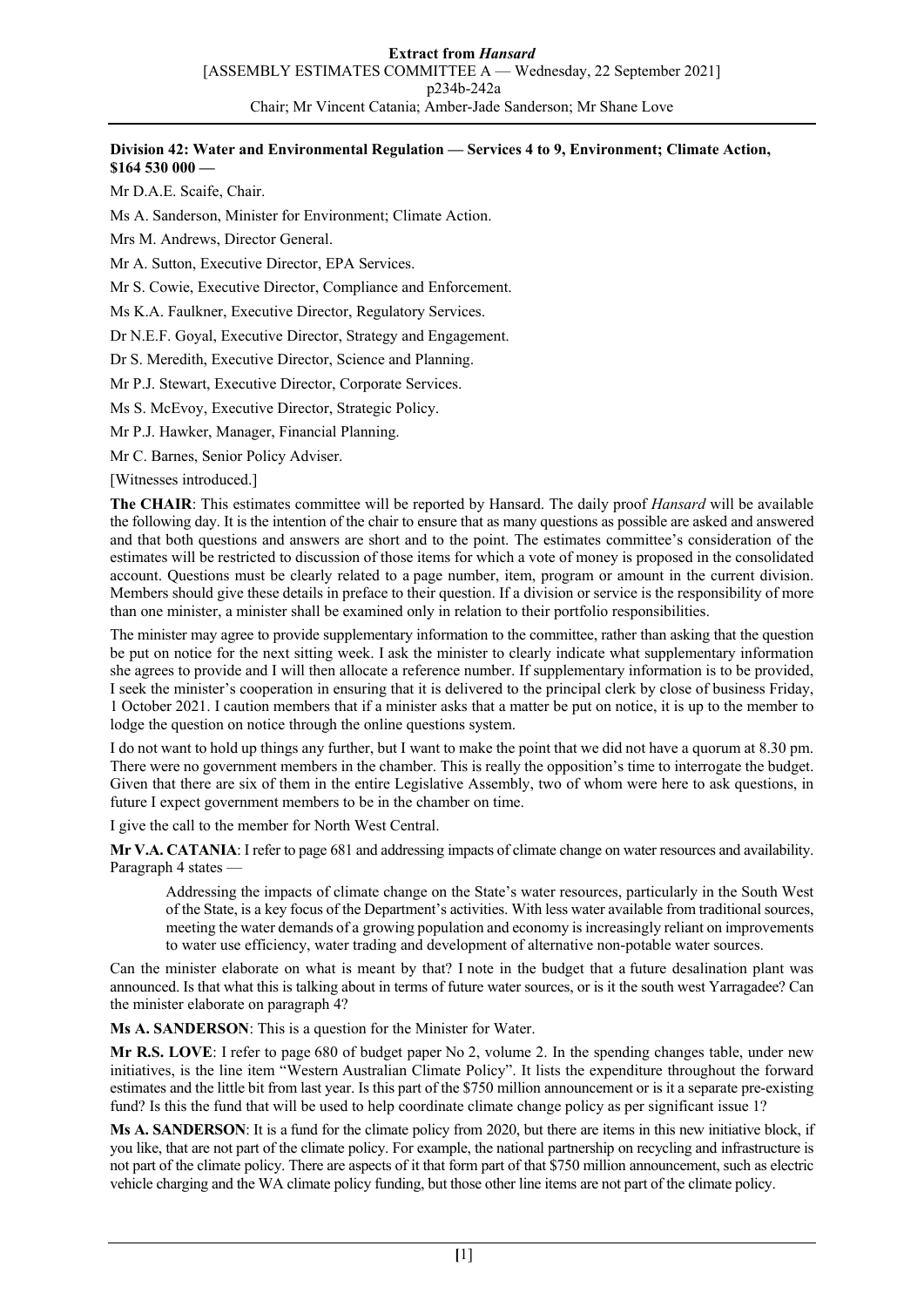**Mr R.S. LOVE**: I draw the minister's attention to paragraph 1 under "Significant Issues Impacting the Agency". It refers to overseeing the implementation of the Western Australian climate policy. Will that fund be used to develop and implement the climate policy?

**Ms A. SANDERSON**: Yes, that fund will help to implement the climate policy, but not in its entirety.

**Mr R.S. LOVE**: The same paragraph states that the minister's department —

… coordinates climate change policy and oversees the implementation of the Western Australian Climate Policy and State Electric Vehicle Strategy to deliver the … commitments for enhanced climate resilience and a low carbon, clean energy State.

Does that mean that the minister's department has an oversight role of the activities of other departments and government instrumentalities such as the Water Corporation?

## [8.40 pm]

**Ms A. SANDERSON**: Climate action is a whole-of-government activity. It is across sectors and it is across government. Climate action is in every portfolio because government agencies need to reduce emissions and they need to work with their stakeholders and commercial operators to reduce emissions. It is a collaborative approach. The department is taking a coordinated approach on a range of issues, but departments themselves are also driving their own climate initiatives. The Department of Transport, for example, has its own initiatives. The Department of Health has its own sustainability and climate initiatives, as does the Department of Education and so on and so forth. And hydrogen is being driven by the Department of Jobs, Tourism, Science and Innovation because it is a state development issue. It is complex and it is across government. It is not that the government is leading necessarily; it is coordinating.

**Mr R.S. LOVE**: I am trying to establish exactly what the hierarchy is for climate policy in this state. If every department runs off willy-nilly and makes their own climate policies, there is no point in having a policy.

## **Ms A. SANDERSON**: Correct.

**Mr R.S. LOVE**: What is the minister's role in ensuring that those policies actually adhere to a coherent government objective?

**Ms A. SANDERSON**: One of the characteristics of this government is that cabinet ministers work closely together and departments work together collaboratively. When we came to government in 2017, there were directors general who had never met each other. The previous culture had been very much siloed departments driving a single agenda through government. That was one of the reasons the previous government could not deal with complex issues, frankly. Climate is possibly one of the most complex, important and pressing issues that we have to deal with as a community. There is enormous capacity and goodwill across the sector to drive climate initiatives through every single department. My role as climate action minister is to coordinate those initiatives so that we are working together to drive those initiatives through those departments, working closely with their ministers. One of the mechanisms we are using is through the ministerial climate task force, and we are working together collaboratively as a cabinet.

**Mr V.A. CATANIA**: Given the Minister for Climate Action is the lead minister across all government departments, and ministers are not working in silos and everyone is singing *Kumbaya* around the camp fire and the minister has strong climate change policies, does the government know what its carbon footprint is? Including all departments, does the government have a target to reduce its carbon footprint? Firstly, what is the size of the government's carbon footprint? Does the government have a target for its own departments to reduce carbon emissions? Does the Minister for Climate Action, as the lead minister, have a government target?

**Ms A. SANDERSON**: I will correct one of the member's assertions, and that is that I am the lead minister for every department on climate. That is not correct.

**Mr V.A. CATANIA**: Lead minister in terms of climate change.

**Ms A. SANDERSON**: Of climate, correct; that is right. That is the structure. Yes, we are working through the government's own footprint. We have some initial calculations, but we are working through what that is. We will be making announcements later in the year. Our commitment is clear and that is net zero emissions by 2050. We have made it public that government needs to be a leader in this space, if we are going to expect the private sector to reduce their emissions, and there is work to do. I think it is pre-emptive to make any announcement or provide any interim targets before COP26—the twenty-sixth UN Climate Change Conference of the Parties—this year, which will set new international standards. We will not be making any announcement about what the government's targets are, and our pathway down, until after COP26, or what the implications of any new international targets are. Essentially, states have to go about this in their own way because the federal government has completely vacated the space and thinks it can rely entirely on technology. That is not acceptable to the community. Every other state and territory is now having to bypass the commonwealth and work together on emissions reduction. We want to see some leadership, particularly from the Nationals in the commonwealth government, on climate change. That is what the community needs to see.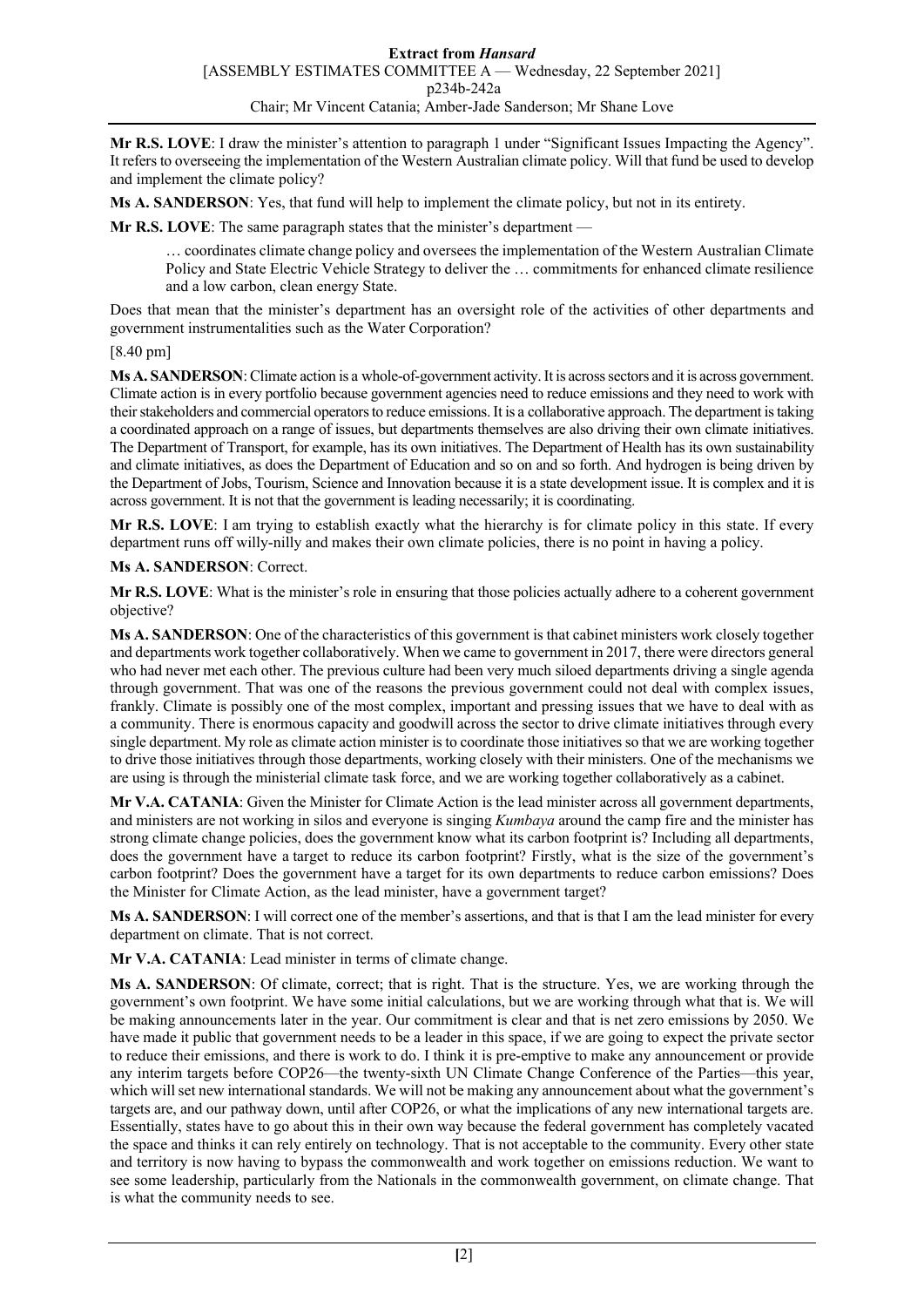**Mr V.A. CATANIA**: Does the minister have a figure of what government is spending to be able to meet that net zero target in 2050? Does the minister have an amount that is being spent across agencies? I know that the minister is not responsible, but surely she would have some sort of understanding of a financial number attached to climate change action by this government?

**Ms A. SANDERSON**: Our approach will be to develop the lowest cost abatement for the private sector and the government, but it also has to be effective. Essentially, it depends on the pathway. The government could spend a huge amount of money and come in earlier, if you like, but we are working through diligently and responsibly to make sure that we have a cost-effective pathway for the taxpayer. I do not have a number for every single department. My approach as minister is to work within government to set those targets. We are doing that, but we need guidance from the international community in order to do that. It is up to ministers to determine the best way to get there. I am not going to determine particular quotas for X or it has to make up some of this; ministers need to take ownership of their own departments in how they get their emission reductions.

**Mr R.S. LOVE**: I do not think anyone would expect the minister, as a small section of the government, to be able to determine the best way for every organisation to achieve their targets. But surely the Minister for Climate Action is the principal person to enable the setting of the targets and the government's requirements. The minister said earlier that she will not implement any intermediate targets at the moment. Does the minister think that she will set any intermediate targets along the way?

**Ms A. SANDERSON**: I said that we are not announcing any; that is quite different. I did not say we are not implementing any intermediate targets; I said we are not prepared to announce any intermediate targets before the international meeting in October and November.

**Mr R.S. LOVE**: But the minister is not opposed to setting interim targets post that meeting?

**Ms A. SANDERSON**: We will be setting interim targets.

**Mr R.S. LOVE**: The government will be?

**Ms A. SANDERSON**: Yes; correct.

**Mr R.S. LOVE**: Does the minister have any idea how long that process will be after that? Is there a plan in terms of a time line on this?

**Ms A. SANDERSON**: It is not fixed. I would hope that we would have some interim government targets by the end of the year. We will be working with the private sector in developing emissions reduction plans over the next two years to work with them on setting their interim targets. Really, it needs to be from the bottom up. We have given that commitment to sectors that those targets will be developed with them. Government will be leading on setting targets and that is why I want ours to come first. We will work with private sector organisations, like those in the resources and building sectors, to develop their targets. No-one, apart from the federal government, is coming kicking and screaming to this argument anymore. We are at a point at which everyone understands—mostly; 97 per cent of the population—not only the environmental imperative but also the business imperative. People want to understand and organisations want to understand the climate risk in their supply chains. They want to be able to say to customers, "We are net zero; we have a plan to be net zero; this is how we are demonstrating it." There is a lot of goodwill in the private sector to do this.

# [8.50 pm]

**Mr R.S. LOVE**: I refer to the Department of Water and Environmental Regulation's role in coordinating and ensuring that all government departments are marching together. In terms of the minister's ability to coordinate and to ensure that programs are in place to achieve targets, what is the minister's role in situations such as the Water Corporation's failure to announce targets for its Binningup plant? Does the minister see the need to purchase carbon credits? Would the minister make a recommendation? How will the government react to that situation? Would such a recommendation require funding from the Water Corporation to make good?

**The CHAIR**: I will treat that as a new question but it needs a line item, member.

**Mr R.S. LOVE**: I refer to page 680, "Significant Issues Impacting the Agency", specifically "Climate Change" and this department's role in coordinating a response to climate change policy and the implementation of the commitments.

**The CHAIR**: And the question is specifically about coordination with the Water Corporation? Can you repeat the question?

**Mr R.S. LOVE**: There has been a revelation about the Water Corporation—I am sure the minister is aware; she was nodding her head when I mentioned it—so, as an example of how this department operates, I am asking whether, in a situation like what has just been announced, it will have a role in addressing that.

**Ms A. SANDERSON**: It does not relate to a line item, but I will indulge because although it does not relate to my role as Minister for Climate Action, it relates to my role as the Minister for Environment and compliance, because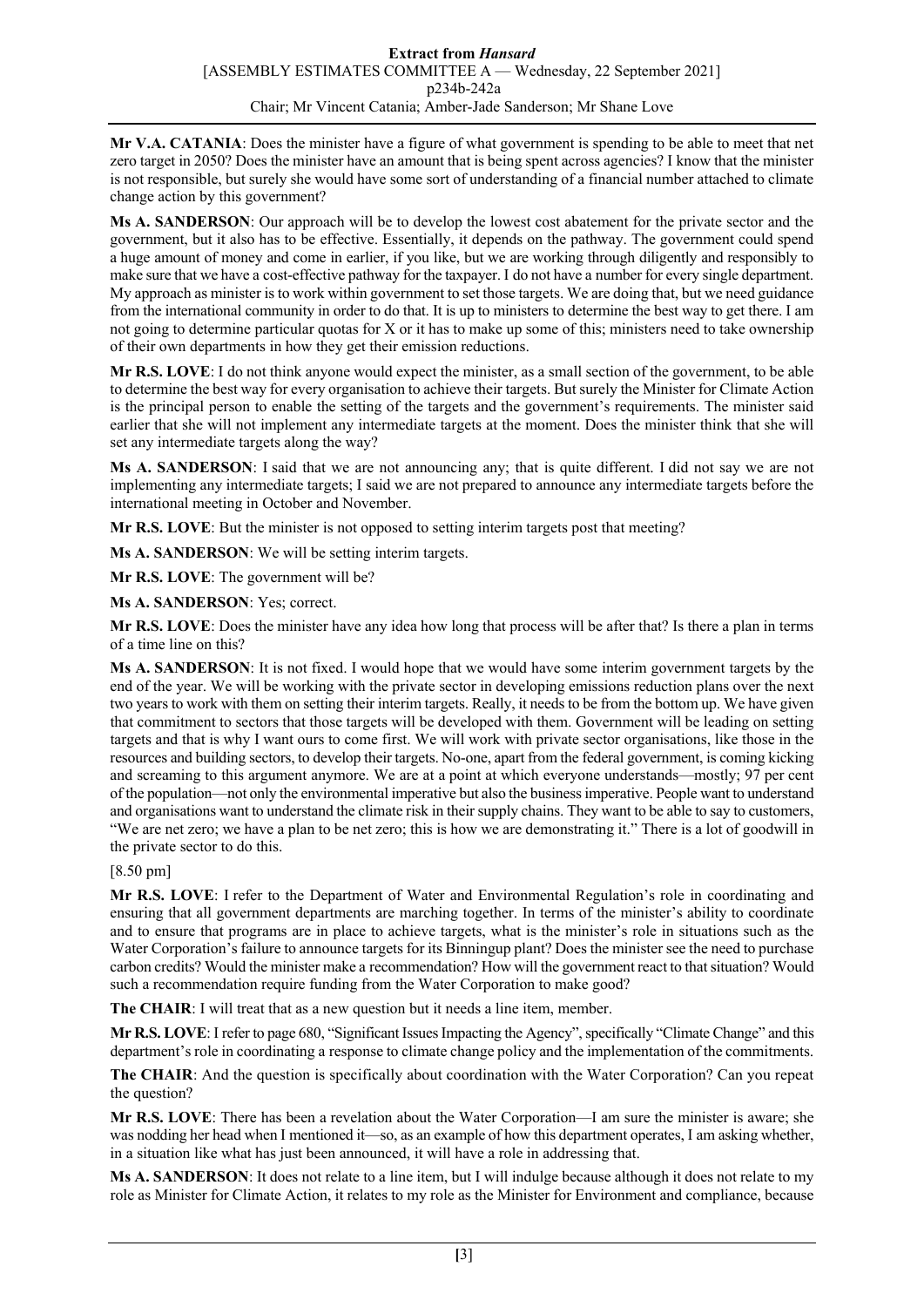this is about compliance with ministerial statements that were set for the Water Corporation. We take compliance very, very seriously. Although it relates to its carbon footprint, it operationally relates to my role of compliance as part of the environment portfolio. I refer to the director general, who can run through some of those compliance issues.

**Mrs M. Andrews**: Thank you, minister. My responsibility as the CEO of the department is to take forward the ministerial statement conditions and ensure compliance with them. On that particular project, we are working with the Water Corporation. It has provided us with information to convince us that it is meeting its obligation under the ministerial statement. We are still working through that information. I have not reached a final view on that matter.

**Mr V.A. CATANIA**: I refer to page 680, "Election Commitments", specifically the carbon innovation grants program. There is an increase in funding over the forward estimates. Can the minister explain when the grants will be available, who they will be available to and whether there will be a cap on the funding through the grants process in the carbon innovation grants program?

**Ms A. SANDERSON**: The carbon innovation grants program is around carbon sequestration, capture, utilisation and storage. It is all very early in its development. It will be critically important if we are going reach net zero as a nation. One of the most important roles that government can play around climate change is funding research into new technologies. In terms of the grants process and the requirements for application, I will defer to the director general, who may want to direct the question.

**Mrs M. Andrews**: I will pass to Sarah McEvoy.

**Ms S. McEvoy**: This is the first year of funding in the current budget so the funding has just become available. The initial steps will be to design the grants program, including all the rules around eligibility criteria, timing, processes et cetera for government approval. We anticipate that the grants program will be open either late this financial year or more likely next financial year. We are putting people on to run the program in the current financial year. That is new funding to employ a grants program manager and assistant.

**Mr V.A. CATANIA**: In terms of developing the carbon innovation grants program, will those grants be available to large companies? The minister spoke about carbon capture so, for example, will the grant program be available to Chevron's Gorgon project? It has been promising to do it. I do not think it is there yet in terms of being able to put carbon back into the ground. Would it, for example, be able to access this grants program to assist it in developing the technology that is needed for carbon storage?

**Ms A. SANDERSON**: I would say that \$15 million is pocket change for that particular proponent and project. I think it has spent in the billions on that project. Although I do not think that it would be limited, I am not sure that it would be useful or appropriate. We are still developing the program. It would be helpful to see grants awarded to local scientists to research new and appropriate methods for Western Australia. A lot of the methodology that has been developed is very eastern states focused and is not appropriate for Western Australia. We need more investment in and investigation into blue carbon. The parameters of federal funding extend to mangroves for sequestration of carbon whereas we have more seagrass so it is more focused on what is unique for Western Australia. We would also like to see it focus on carbon farming and new areas of biosequestration methods. It is aimed more at broadening that rather than supporting one particular proponent with one particular issue.

**Mr V.A. CATANIA**: I refer to page 680, "New Initiatives", specifically "Electric Vehicle Strategy". Can the minister confirm the amount in this year's budget and the following years' budgets for this new initiative of electric vehicle strategy, which, I assume, is the state strategy of having rechargeable stations around the state? Is \$20 000 correct?

Ms A. SANDERSON: I will defer to Sarah McEvoy.

**Ms S. McEvoy**: The electric vehicle strategy itself is a broad strategy and, as the member said, it includes the electric vehicle charging stations, the locations of which were recently announced. The funding that is coming to the department is \$80 000 over the forward estimates —

**Mr V.A. CATANIA**: Sorry, how much?

**Ms S. McEvoy**: It is \$80 000, and it is primarily for things like demonstration days and helping fleet managers and others understand how to incorporate electric vehicles into their fleets—those kind of considerations. It is not the main funding for the infrastructure across Western Australia.

**Ms A. SANDERSON**: The \$20 million for the charging stations, the infrastructure, will go to Horizon and Synergy directly, because they are rolling out the infrastructure.

**Mr V.A. CATANIA**: What is the \$80 000 for?

**Ms A. SANDERSON**: The \$80 000 over the forward estimates is for what Sarah McEvoy described—education and coordination. But the actual infrastructure—the bulk of the \$20 million—will go to the utilities to roll out the infrastructure, and that is in their budget.

[9.00 pm]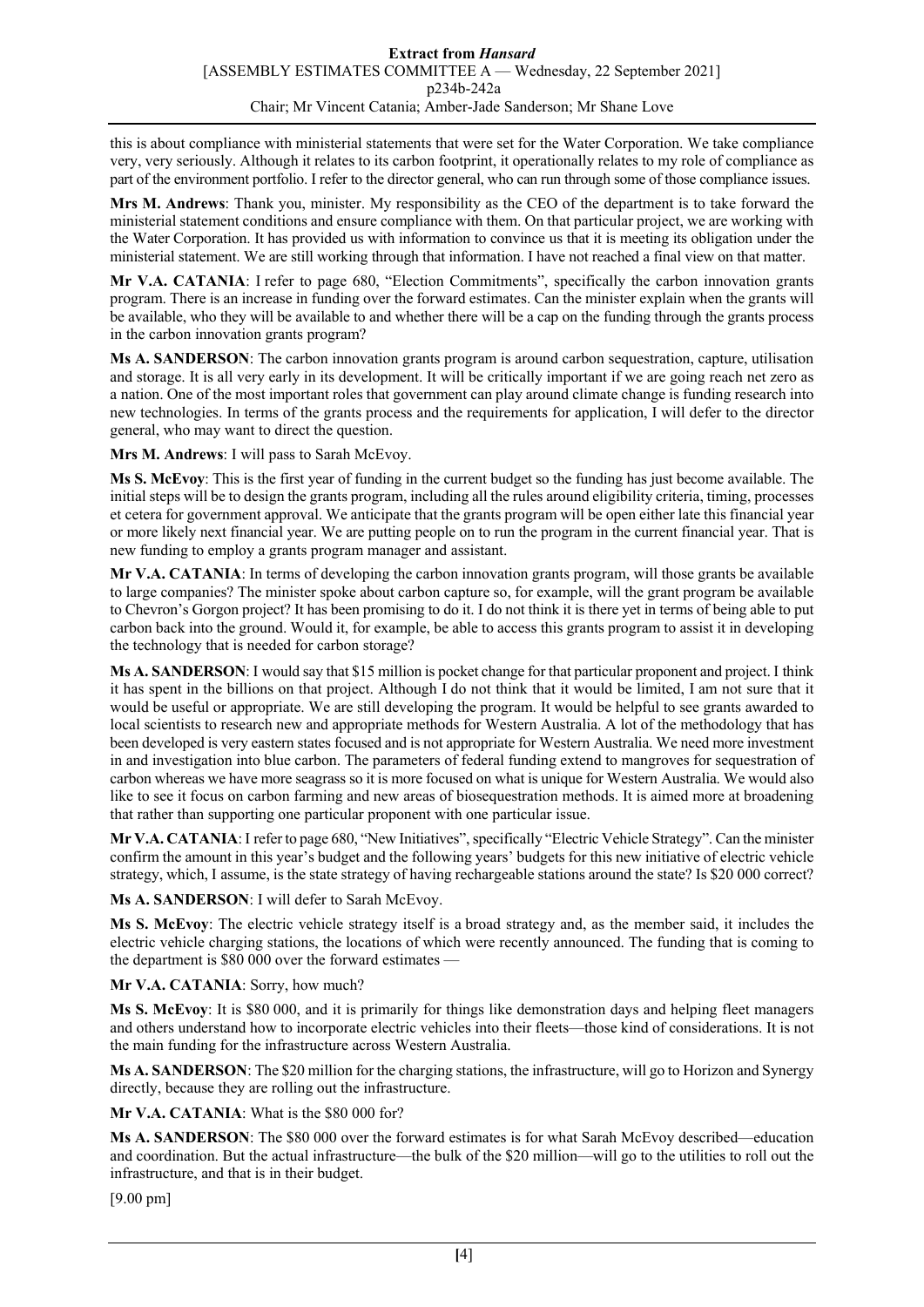**Mr V.A. CATANIA**: The figure of \$80 000 seems a very small amount for education. Does the minister think that is enough funding to educate industry or people in general to move towards electric vehicles?

**The CHAIR**: Can I just clarify that the line item we are dealing with is the electric vehicle strategy line item on page 680 as distinct from, as the minister has outlined, funding for the infrastructure.

**Mr V.A. CATANIA**: My question was what you just said, chair.

**Ms A. SANDERSON**: It is for the ongoing management and development of the strategy, not the rollout of the infrastructure. The utilities have their own promotional budget, so as part of the rollout, they will be providing a lot of promotional materials about where the chargers are and how to use them.

**Mr V.A. CATANIA**: Still, it is \$20 000 for each financial year up to \$80 000 to develop a strategy. I think we have all been involved in developing strategies for which one does not get much change out of \$30 000, \$40 000 or \$50 000 on a very small project. I would imagine this is a larger strategy. Does the minister think that the \$80 000 is well short of what is needed to develop a strategy?

**Ms A. SANDERSON**: The strategy is already done, member.

**Mr V.A. CATANIA**: The strategy is complete?

**Ms A. SANDERSON**: We are now rolling it out.

**Mr R.S. LOVE**: Does the funding towards the strategy help to inform how electric vehicles will be charged for the use of the roads and the facility into the future, or is that a separate discussion altogether?

**Ms A. SANDERSON**: Work is being done by the utilities at the moment on what the tariffs will be and a range of work is being undertaken by both utilities, in particular Synergy, around habits, charging and how to manage the impact of electric vehicles on the grid. Potentially, if it is unmanaged, we will have a range of issues—for example, an explosion of solar panels where there is no line of sight and no ability for the grid to manage them. That work is being undertaken now by the utilities as is appropriate under the direction of government.

**Mr R.S. LOVE**: That rather proves the point of the need for coordination in climate change policy.

**Ms A. SANDERSON**: That is correct.

**Mr R.S. LOVE**: That is fine for Synergy or some other utility such as Western Power —

**Mr V.A. CATANIA**: Horizon.

**Mr R.S. LOVE**: Horizon in some places, not all. It is fine for utilities to be doing that for their own costs. However, a big contributor to federal and state finances is the fuel excises and the returns to roads through that. It would seem that in the future there could be an inequitable distribution between rich people who can afford Teslas and poor people who are driving old Hyundais who are paying for the roads for the rich people to drive on; therein lies a key part of the coordination need for government. Is the minister having a role in conversations around making sure that those utilities are talking to the road providers to understand the effect of electric vehicles on the maintenance of that asset?

**Ms A. SANDERSON**: I agree with the member about the potential inequities of the explosion of EVs and those being left behind. Yes, it highlights the role of government in managing the national policies, the national regulations and the national guidelines, and what we have right now is a total vacuum. States are moving in this space because encouraging the uptake of electric vehicles and the decarbonising of transport is a key climate initiative. States are going off and doing their own thing that is appropriate in their state with no national guidance whatsoever. Making it worse is that the federal government is at least 10 years behind European fuel emissions standards, which means that we get the high-emitting cars because the federal government allows them to come here and those people on lower incomes are left with those cars. It is an enormous inequity and it is one that continues to be created by the Liberal–National government in Canberra, without question. I completely agree with the premise of the member's question. The state has limited leaders available to it in that space, but we cannot be left behind and we need to encourage the uptake of EVs.

In terms of working across government, an EV working group is managed by DWER and it has Transport and the utilities on it. I do not have the exact list in front of me, but a working group is coordinating the rollout of this.

**Mr R.S. LOVE**: I have a question on the offset program. A line item under "Ongoing Initiative" is "Establishing and Maintaining Vegetation Offsets Account", with \$1 million this year and \$1 million next year. Given that there is already an offset account, as far as I understand, can the minister outline what that will achieve?

**Ms A. SANDERSON**: The environmental offsets counterbalance the impacts of the clearing of native vegetation and it is an important part of the approvals process. It can include financial contributions for the purpose of establishing and maintaining vegetation. The pooling of funds for monetary contributions allows for the purchase of larger and more significant areas of land; however, the process of identifying and purchasing these can be lengthy.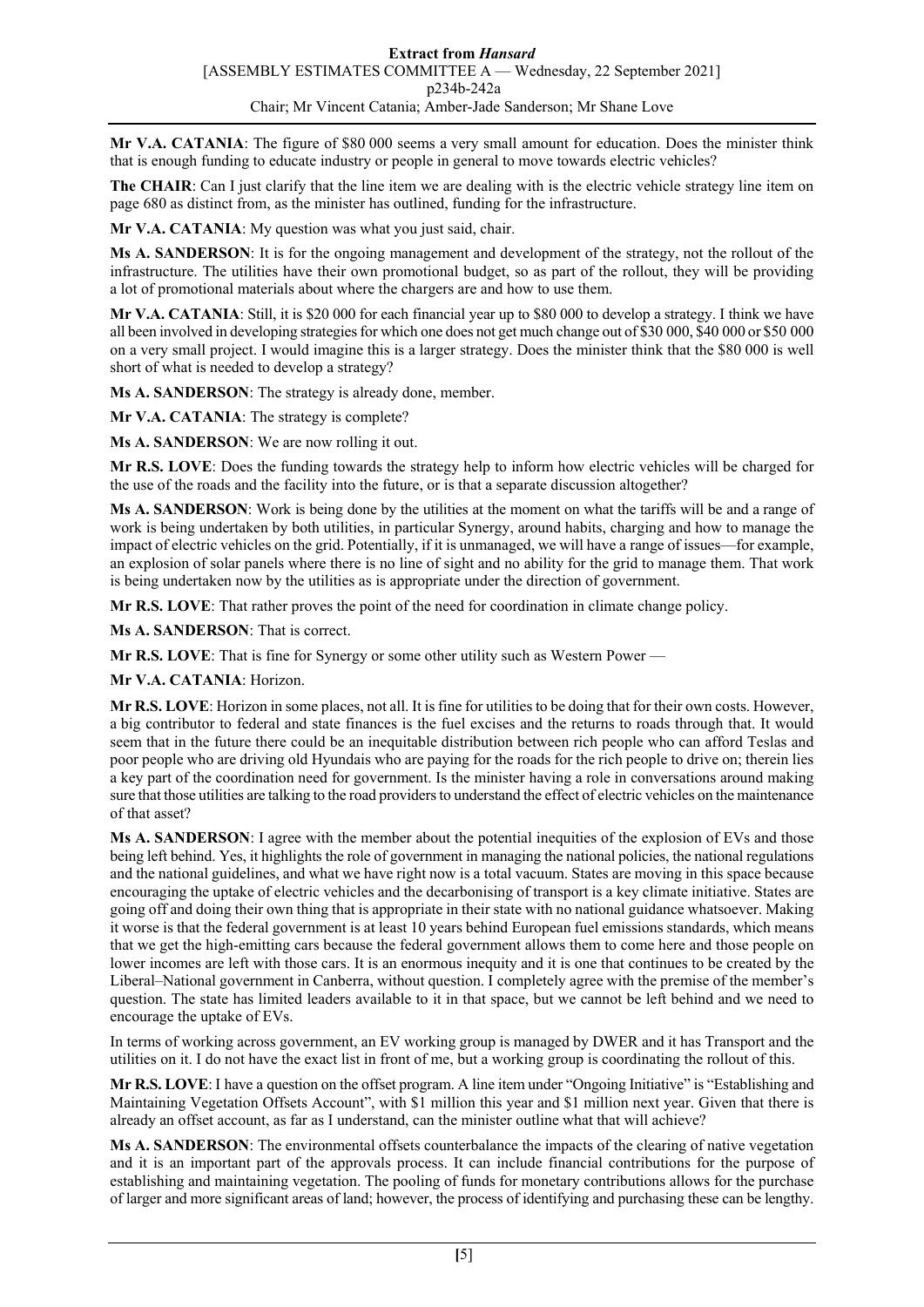The department is working with the Department of Biodiversity, Conservation and Attractions to identify and acquire areas that add value to the conservation estate while simultaneously fulfilling those offset obligations.

**Mr R.S. LOVE**: Is this an expenditure that was only temporarily suspended in 2020–21? There is no expenditure in the estimated actual in 2020–21.

**Ms A. SANDERSON**: I will defer to the director general, who may direct the question.

**Mrs M. Andrews**: I will direct the question to Peter Hawker, with some initial comments around these being spending changes as opposed to the underlying budget allocation.

**Mr P.J. Hawker**: This table on spending changes refers to changes only in this particular budget; there is already a budget in place for establishing and maintaining vegetation offsets.

**Ms A. SANDERSON**: I will direct the rest of the answer to Kelly Faulkner.

**Ms K.A. Faulkner**: The account has been in operation for some years. No funds were allocated to that in the previous financial year because under the Green Jobs program, which is part of the state recovery plan, \$8 million was transferred into another account for the offsets fund for recovery. Separate to that, the government contributed \$15 million for the environmental revegetation and rehabilitation fund. Dr Goyal can provide additional information about that if the member wishes, but the additional funds to go in now, the \$1 million, is to enable the purchase of, or to look at, other offsets through that fund. Last year, those offsets were delivered through the offsets fund for recovery, but we are seeking expenditure of \$1 million for the next couple of years through part V for clearing permit offsets.

### [9.10 pm]

**Mr R.S. LOVE**: I am sorry but I still do not understand what the money is being spent on. Is it being spent on the maintenance of a registry or is it being spent on the offset?

**Ms K.A. Faulkner**: It is being spent on the offset. The funds in that account must be used for either the purchase of native vegetation or the maintenance of native vegetation.

**Mr V.A. CATANIA**: Under the same heading, "Ongoing Initiative", on page 680 is the line item "Pilbara Environmental Offsets Fund". Can the minister explain what that fund is? The budget estimate for 2021–22 is \$1.224 million, the forward estimate for 2022–23 is \$422 000 and then it goes back up to \$1.175 million. Can the minister explain what that project is all about?

**Ms A. SANDERSON**: The Pilbara environmental offsets fund was established out of a range of projects in the Pilbara. It is designed to deliver environmental offsets, in partnership with the government, to traditional owners, natural resource management agencies and industry to restore and improve the ecological habitats impacted by the significant development in the Pilbara region. There was a readjustment in 2021–22 and in the forward estimates. Essentially, it relates to being able to develop the programs, getting the right people on the ground and working with the traditional owners. My focus is to make sure that money is being spent and being spent appropriately. We need to ensure that we are doing it properly. Finding appropriate staff has been somewhat challenging. The Department of Water and Environmental Regulation is currently co-designing six projects worth around \$2 million, focusing on preparing an integrated fire management. It requires significant resourcing and time to progress. The co-design process has been established and we expect delivery to ramp up significantly over the next six to 12 months. It is a fund that I get asked about when I visit the Pilbara, quite rightly, from proponents who put into it. We want to make sure that that money is being spent but it has to be spent appropriately. It requires the right staff to help deliver those programs.

**Mr V.A. CATANIA**: Clearly, the money has not been spent appropriately and the department did not have the right staff. Can the minister elaborate on that?

**Ms A. SANDERSON**: I did not say that the money has not been spent appropriately and that we did not have the right staff. We are ensuring that the money is being spent appropriately and that we have the right staff. It does not mean the opposite of that.

**Mr V.A. CATANIA**: Has there been concern about that money?

### **Ms A. SANDERSON**: No.

Mr V.A. CATANIA: The minister just intimated -

**Ms A. SANDERSON**: To put the member's mind at ease, no, there has not. It has been a slow start rather than an inappropriate start, if that is the inference the member is making. It has been a slow start to identify and work with the partnerships. A lot of partners are involved in delivering those projects and doing it in the right way.

**Mr V.A. CATANIA**: Can the minister give an example of what projects the department will be undertaking in the Pilbara and whereabouts in the Pilbara is the minister talking about? Is she talking about the Pilbara in general, being Port Hedland and Karratha, or inland in the Shires of Ashburton or East Pilbara?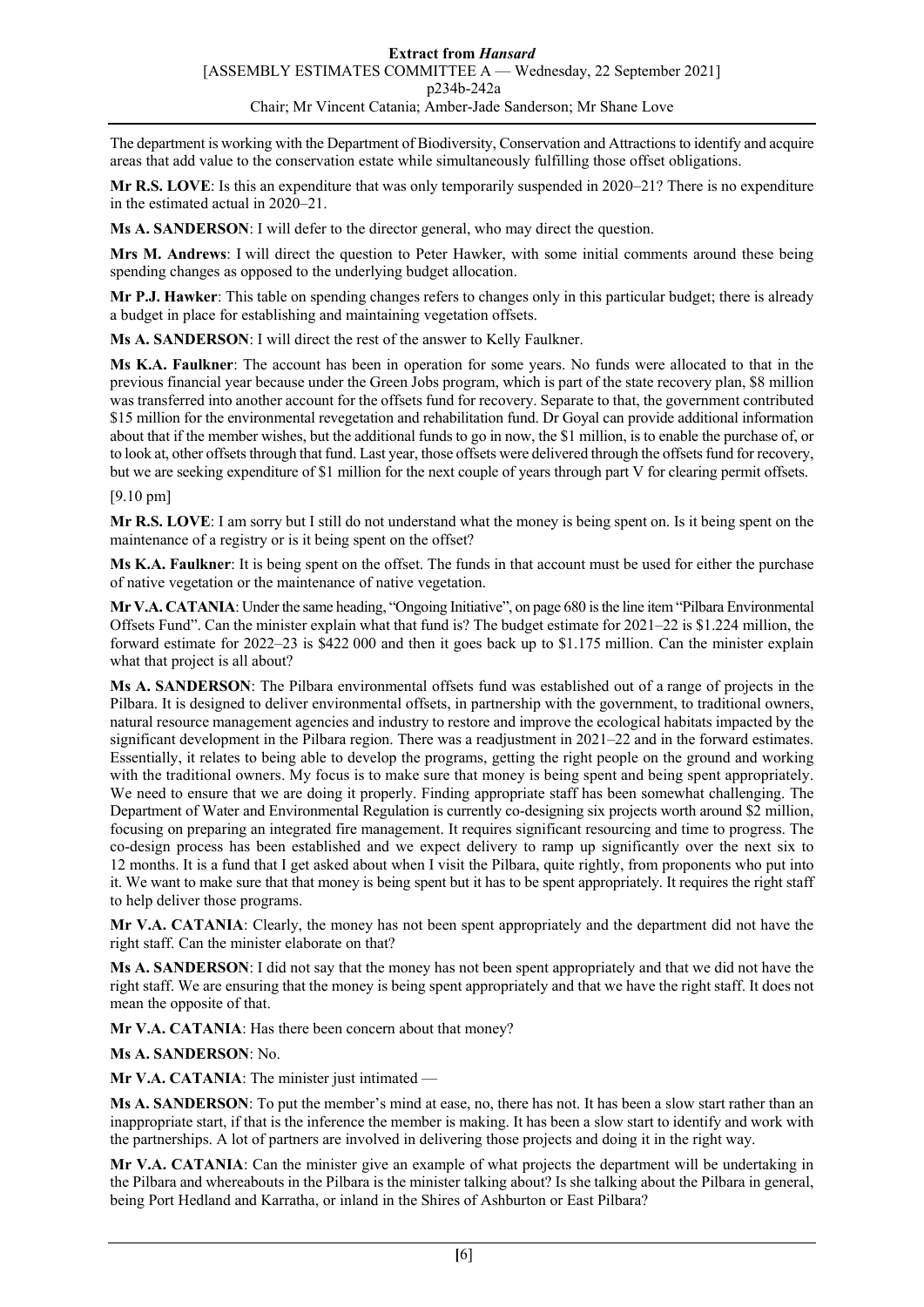**Ms A. SANDERSON**: The fund has committed to investing in projects at Woodstock–Abydos Aboriginal Reserve, with the Budadee Aboriginal Corporation and Marillana Station. I will butcher the other names so in everyone's interest, I will not read them. A number of projects are already engaged with those Aboriginal prescribed bodies.

**Mr R.S. LOVE**: I would like to ask the minister about the third paragraph under "Significant Issues Impacting the Agency" on page 681 of budget paper No 2. It relates to the proposed native vegetation policy for Western Australia. We have been through quite a lengthy review of the EPA and the vegetation clearing matters surrounding that. Can the minister outline the purpose of the native vegetation policy as opposed to the existing regulations and policies around native vegetation clearance? What will the consultation process involve when that consultation draft is released? This could have a considerable impact on mining and pastoralists and farmers alike. I would like to understand something of the intention of that policy.

**Ms A. SANDERSON**: The policy is designed to provide coordination across government agencies around native vegetation clearing and rehabilitation and what is in existence now. It is managed by a range of different departments for different purposes. It is designed to provide coordination around that policy. I will defer to Kelly Faulkner for more information.

**Ms K.A. Faulkner**: The draft policy, which is currently under consultation, was released in August, with the consultation period closing in October. The draft policy aims to initiate regional planning for native vegetation, setting clear objectives and priorities for clarity and certainty, consistency and transparency with the way that native vegetation is considered in those regional settings. It recognises that the state requires more than a one-size-fits-all approach; the vegetation is biodiverse in each area. It will prompt agencies to collaborate to address the difficult challenges that result in both the cumulative loss of important native vegetation and regulatory delays, signal a commitment to improving the mapping and monitoring of native vegetation, and track state government decisions that affect it.

**Mr R.S. LOVE**: I refer to the Green Jobs plan on page 683. It appears that Green Jobs is utilising the native vegetation rehabilitation scheme, which apparently has funding of \$15 million. It is utilising the \$8 million offsets funds for recovery program. I am assuming that those offsets were recovered from persons wanting to carry out vegetation clearance. There is also \$25 million for the Healthy Estuaries WA program. Can the minister explain how that program will be put together and where those persons will be put to work?

**Ms A. SANDERSON**: The Green Jobs program is not just across my portfolio; it is deployed in other portfolios. There have been a number of deployments to date. I will defer to Nygarie Goyal.

[9.20 pm]

**Dr N.E.F. Goyal**: There have been 120 jobs created so far. There was a program target of 1 000 jobs, and we are on track to meet that target.

**Mr R.S. LOVE**: These jobs are located under the \$8 million offsets programs—is that what the minister said?

**Ms A. SANDERSON**: No, they are being located under the native vegetation offsets, the healthy estuaries offsets and the Pilbara offsets. I started answering the question incompetently before I deferred to the officer, who had better information than I did.

**Mr R.S. LOVE**: Of the 120 jobs, how many are in regional Western Australia?

**Ms A. SANDERSON**: I will defer to Dr Goyal.

**Dr N.E.F. Goyal**: I do not have that level of information here.

**Mr R.S. LOVE**: Of the 120 jobs, how many are full-time; and if they are not full-time, how do we determine the job—is it X number of hours per week? How long will these jobs continue—are they short term, indefinite or permanent? For what length of time will these people be employed?

**Ms A. SANDERSON**: It varies, depending on the project. They are grant-based, so they are short-term, but it involves training. The funding provides for significant training for people to be able to undertake further work in the future.

**Mr R.S. LOVE**: Are they full-time for a short term, or part-time for a short term? What is the structure?

**Ms A. SANDERSON**: It would depend on the project and the needs of the project.

**Mr R.S. LOVE**: How much of the program, in terms of supervision and training, is being funded out of these streams? Is it coming out of some other source? The minister indicated that these jobs cover a range of portfolios and departments, but her department is the one that is tasked with coordinating this. How is it being funded in terms of delivery, rather than actual payment of the people?

**Ms A. SANDERSON**: I will defer to Dr Goyal.

**Dr N.E.F. Goyal**: In respect of the 120 jobs we have been talking about, that was through the native vegetation rehabilitation scheme. There were 11 projects under that, and those 120 jobs came under that program. Green Jobs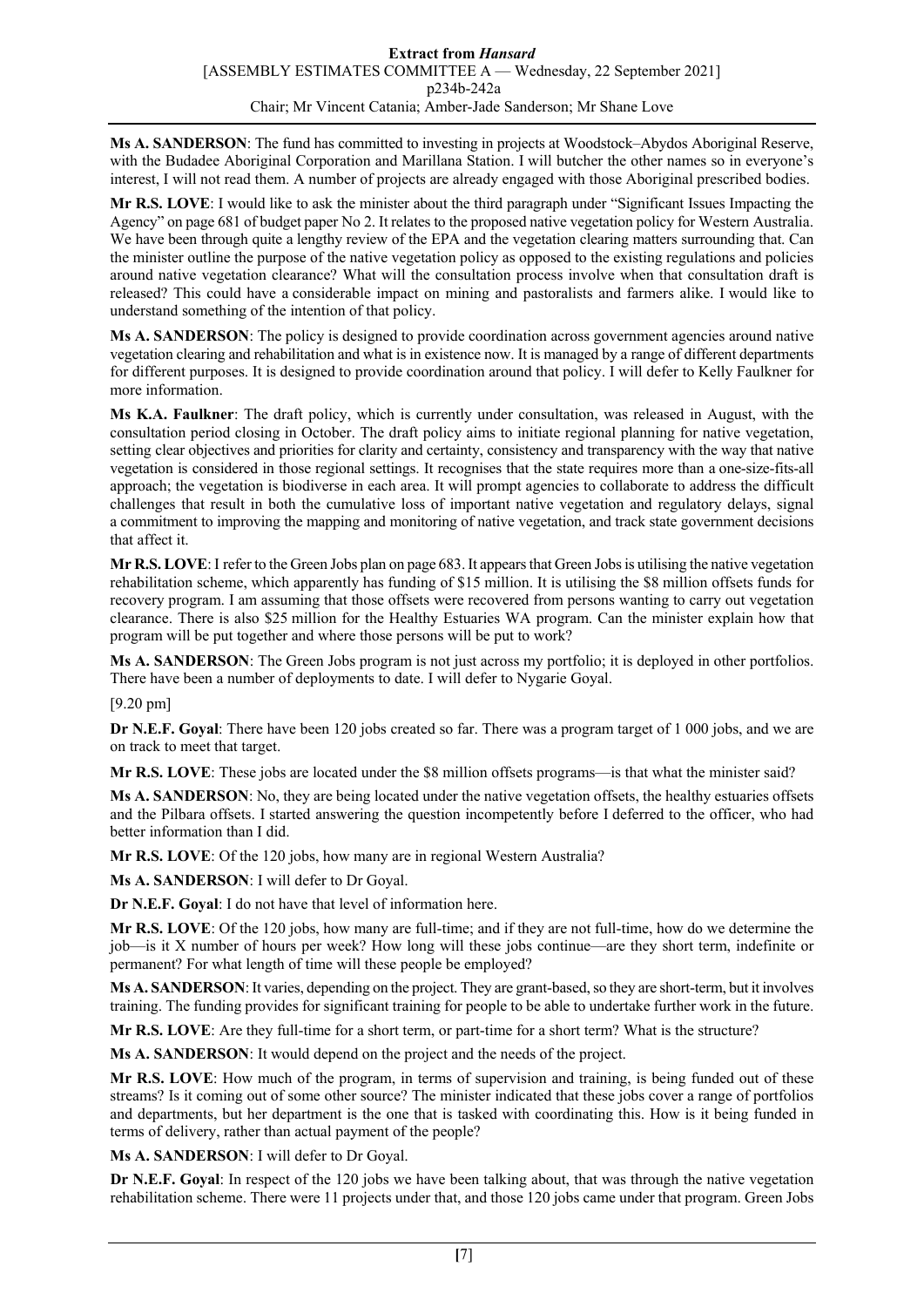is made up of seven initiatives, some of which come under other departments. But as I said initially, we are on track to meet our target across the program for jobs.

**Mr R.S. LOVE**: What is the target in terms of timing to achieve the outcome of more than 1 000 conservation jobs?

**Ms A. SANDERSON**: I will defer to Dr Goyal.

**Dr N.E.F. Goyal**: Green Jobs is a three-year program; the 1 000 jobs are over the three-year period.

**Mr R.S. LOVE**: Where would I find this information? Is it on the website somewhere? Where can we find details of this program, and how will job applicants find details of this program?

**Ms A. SANDERSON**: I will defer to Dr Goyal.

**Dr N.E.F. Goyal**: The information will be on our website. Green Jobs involves a lot of partnerships and working with community organisations, so it is about providing those opportunities on the ground.

**Mr V.A. CATANIA**: I have been paying attention to the member for Moore and I think he has asked some pretty important questions. The minister is claiming 1 000 conservation jobs, and we are looking at adding up the money that is there. The Premier today in the Treasury hearings talked about 2 900 public service jobs at a so-called saving to the state of \$586 million. The minister is looking at \$48 million equalling 1 000 jobs. I am not sure if that is doable unless we are hoping that those 1 000 conservation jobs will involve a lot of volunteer work. Is the minister calculating these 1 000 jobs into the job creation line items in Treasury as part of the 120 000 jobs the government has supposedly produced over the last 12 months?

**Ms A. SANDERSON**: The 120 figure relates only to the programs that DWER is administering. They are administered across government. So, for example, Main Roads has significant rehabilitation requirements, and it has been engaging people in employment on this program. I would suggest that it is probably one of the most significant.

**Mr V.A. CATANIA**: Will the 1 000 positions be direct employees of the government?

**Ms A. SANDERSON**: I will defer to Dr Goyal.

**Dr N.E.F. Goyal**: The estimate of 1 000 jobs was developed based on data from previous Green Army–style employment programs, using teams of 10 employees with one leading hand, with employees having completed a certificate I or II–level qualification in conservation and land management. As I said, on a dollar basis, the number of people trained and employed in the first year of the program is on track to achieve the goal of 1 000 people participating in Green Jobs. As the minister has mentioned, there are other programs in Green Jobs, administered by other departments. DWER is coordinating Green Jobs, and we lead some of those programs, but other programs include wheatbelt roadside revegetation, some riverbank funding and some work in Whiteman Park, including fauna fencing and electric fencing.

**Mr V.A. CATANIA**: Is this 1 000 new jobs or 1 000 conservation jobs in terms of providing people already in the workforce with qualifications in native vegetation rehabilitation? Are they new jobs or are they enhancing existing jobs in the public sector?

**Ms A. SANDERSON**: The Green Jobs plan is intended to provide opportunities for people who have been impacted by COVID—particularly people in regional areas, Aboriginal people, youth, women and people with disability. It achieves good outcomes for the environment and water resources, and helps to protect and conserve Western Australia's flora and fauna. They are grants based, essentially; they are not necessarily all employees of the government. Although DWER is leading some, they are grants based. They will essentially be employed as required, as those projects require them.

**The CHAIR:** Before we go on, I make the point that we have just over half an hour to go. It is obviously up to the committee how it uses its time, but there is another division to deal with.

**Mr V.A. CATANIA**: Let us say I am an Aboriginal person living in Yalgoo and I apply for a grant to be able to access some funding and I am fortunate enough to get \$20 000. It may be a husband-and-wife team or a brother-and-sister team, or two people from Yalgoo who have applied for a grant to do some native vegetation rehabilitation in Yalgoo. It may be a \$20 000 six-month job, which is not a lot of money for a six-month period. Is that being classified as part of the 1 000 jobs in the budget line item?

### [9.30 pm]

**Ms A. SANDERSON**: In the interests of making sure that the member gets the correct response, I will defer to Dr Goyal.

**Dr N.E.F. Goyal**: In terms of the scenario the member mentioned with the projects, under each of the projects, the projects report back to us on the outcomes. The outcomes per project will be the number of people who have been trained and the number of people who have been employed. As the minister mentioned, this program was designed through the WA recovery plan and is about COVID—those people who may have been out of a job due to COVID. It is about building not only capacity but also, potentially, new jobs.